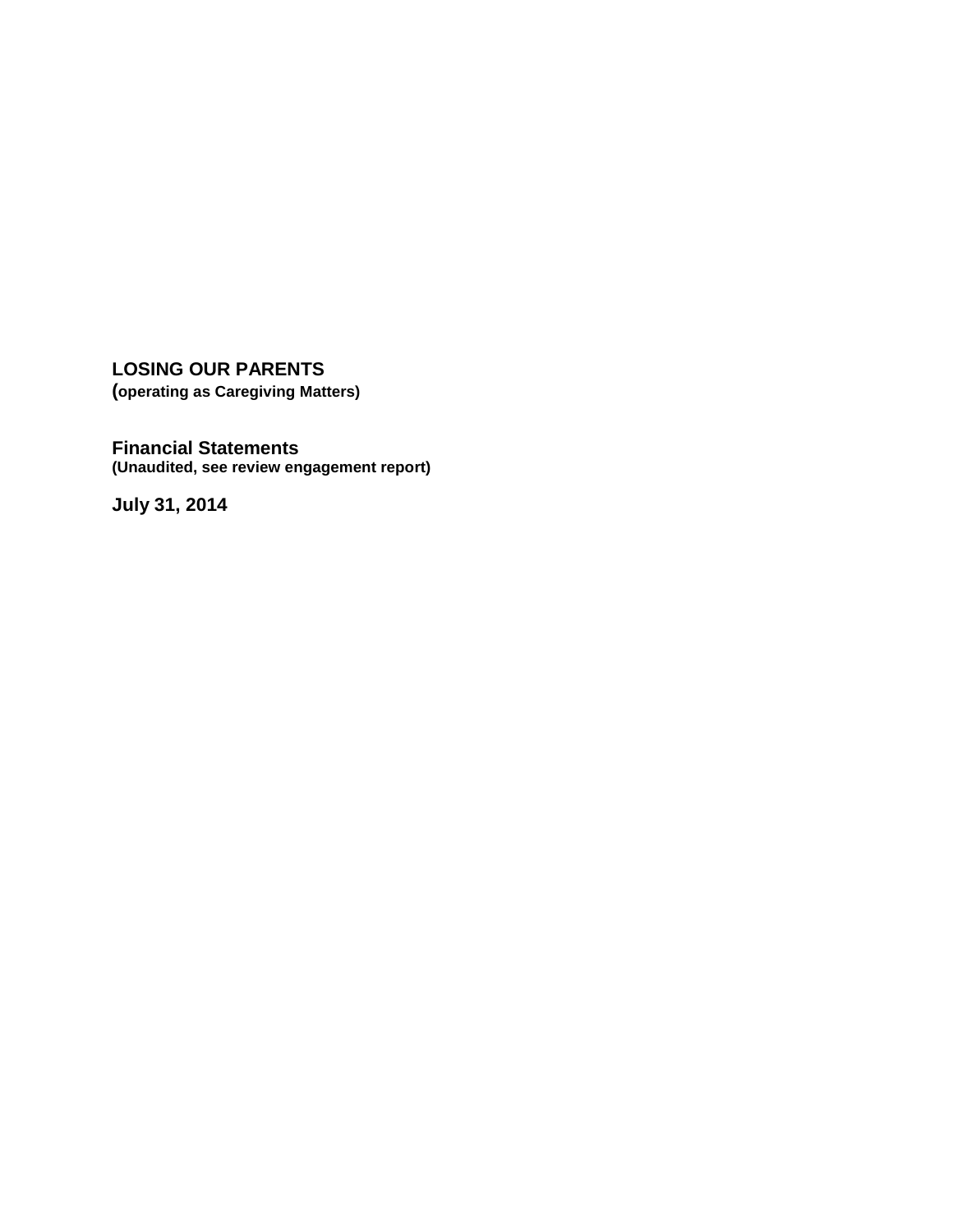DO Chartered Accountant 208-180 James Street South

Hamilton Ontario L8P 1V4 Tel 416 219 6904

E-mail: dami@docharteredaccountant.com

### **REVIEW ENGAGEMENT REPORT**

To the Directors of **Losing our Parents**

We have reviewed the balance sheet of **Losing our Parents** as at July 31, 2014 and the statement of operations, changes in net assets and cash flows for the year then ended. Our review was made in accordance with Canadian generally accepted standards for review engagements and, accordingly, consisted primarily of inquiry, analytical procedures and discussion related to information supplied to us by the organization.

A review does not constitute an audit and, consequently, we do not express an audit opinion on these financial statements.

Based on our review, nothing has come to our attention that causes us to believe that these financial statements are not, in all material respects, in accordance with Canadian accounting standards for notfor-profit organizations.

DO Chartered Accountant

Hamilton Ontario

August 4<sup>th</sup> 2015

**Licensed Public Accountant**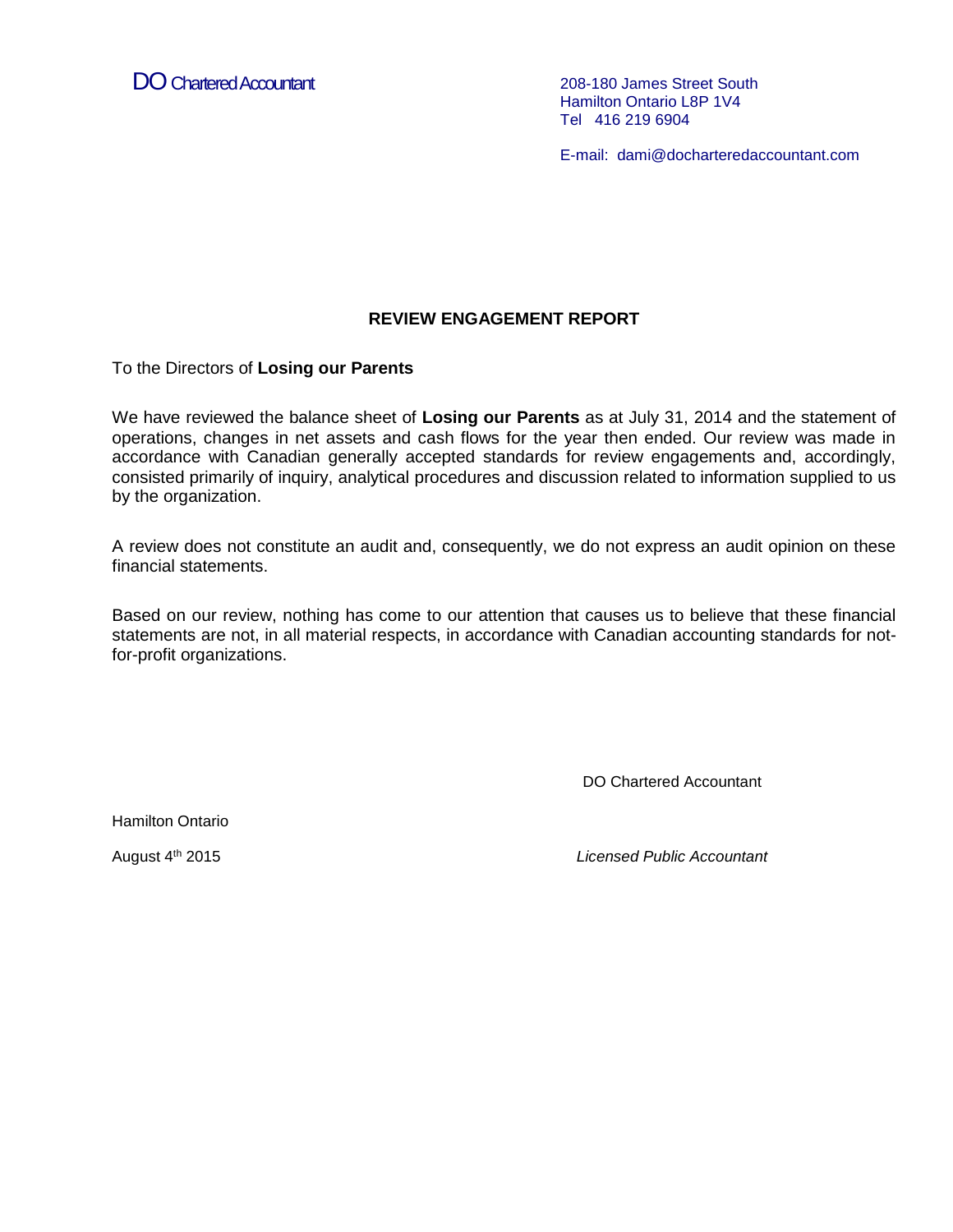# **(Operating as Caregiving Matters)**

## **Balance Sheets as at July 31, 2014**

(Unaudited, See review engagement report)

|                                                                                     | July 31<br>2014                 | July 31<br>2013                  |
|-------------------------------------------------------------------------------------|---------------------------------|----------------------------------|
| <b>ASSETS</b>                                                                       |                                 |                                  |
| Current:<br>Cash and cash equivalents<br><b>HST</b> receivable<br>Grants receivable | \$<br>63,973<br>5,158<br>69,131 | \$<br>49,071<br>24,996<br>74,067 |
| <b>LIABILITIES</b>                                                                  |                                 |                                  |
| Current:<br>Accounts payable and accrued liabilities<br>Deferred revenues (Note 4)  | \$<br>1,130<br>53,136<br>54,266 | \$<br>565<br>66,688<br>67,253    |
| Deferred contributions related to capital assets (Note 4)                           | 54,266                          | 2,320<br>69,573                  |
| <b>NET ASSETS</b>                                                                   |                                 |                                  |
| Accumulated surplus                                                                 | 14,865                          | 4,494                            |
|                                                                                     | \$<br>69,131                    | \$<br>74,067                     |

**Approved by the Board** *Director*

*Director*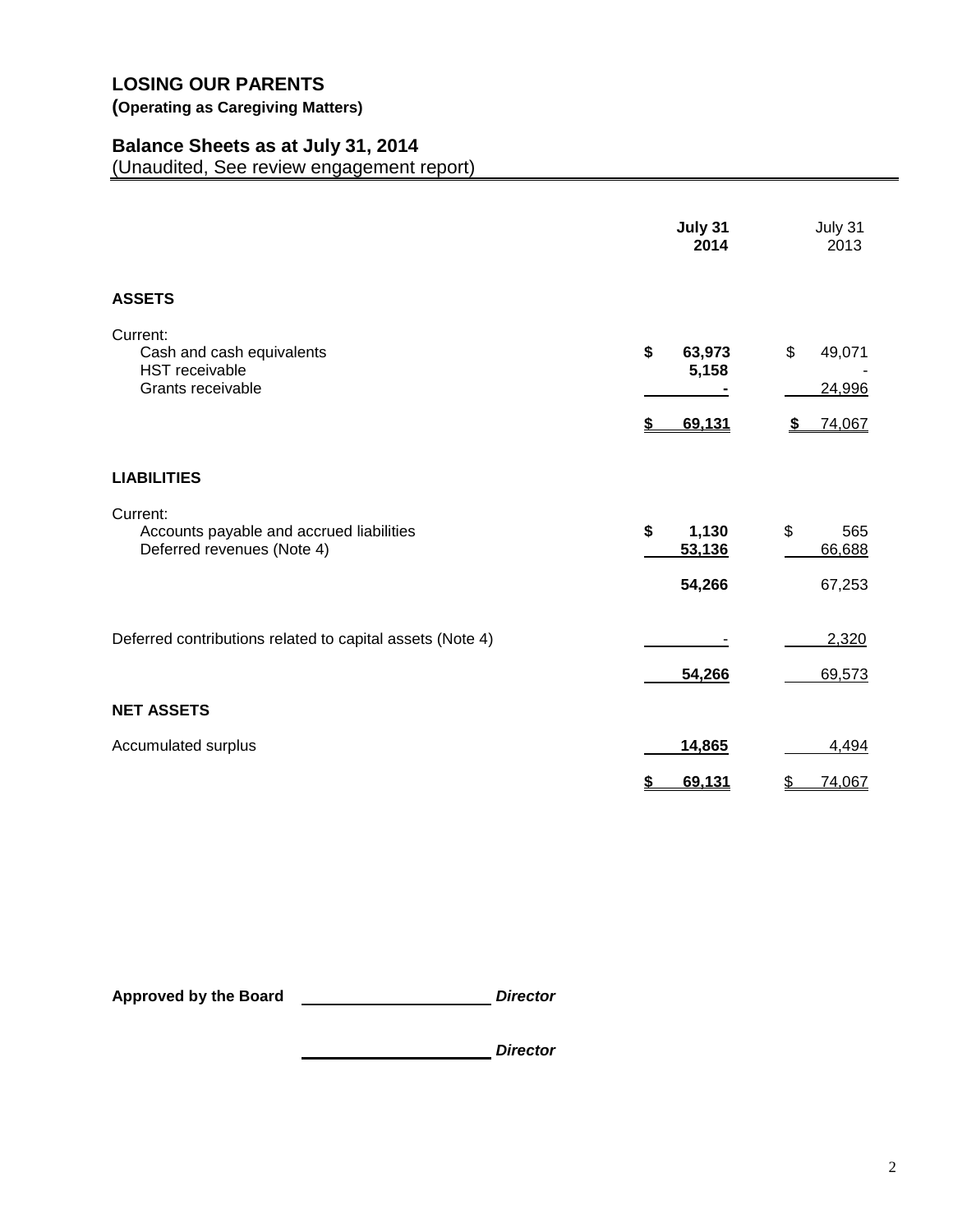**(Operating as Caregiving Matters)**

# **Statement of Operations and changes in Net Assets**

# **For the years ended July 31, 2014**

(Unaudited, See review engagement report)

|                                                                                                 | 2014                              | 2013                            |
|-------------------------------------------------------------------------------------------------|-----------------------------------|---------------------------------|
| <b>REVENUES</b>                                                                                 |                                   |                                 |
| Government project grants (Note 3)<br>Donations and awards                                      | \$<br>59,886<br>9,285             | \$<br>46,003<br>5,875           |
|                                                                                                 | 69,171                            | 51,878                          |
| <b>EXPENSES</b>                                                                                 |                                   |                                 |
| Program expense<br>Professional fees<br>General and administrative<br>Advertising and promotion | 55,063<br>1,039<br>1,633<br>1,065 | 46,874<br>565<br>1,775<br>1,130 |
|                                                                                                 | 58,800                            | 50,344                          |
| <b>EXCESS OF REVENUES OVER EXPENSES</b>                                                         | 10,371                            | 1,534                           |
| Net asset, beginning of year                                                                    | 4,494                             | 2960                            |
| Net assets, end of year                                                                         | 14,865                            | 4494                            |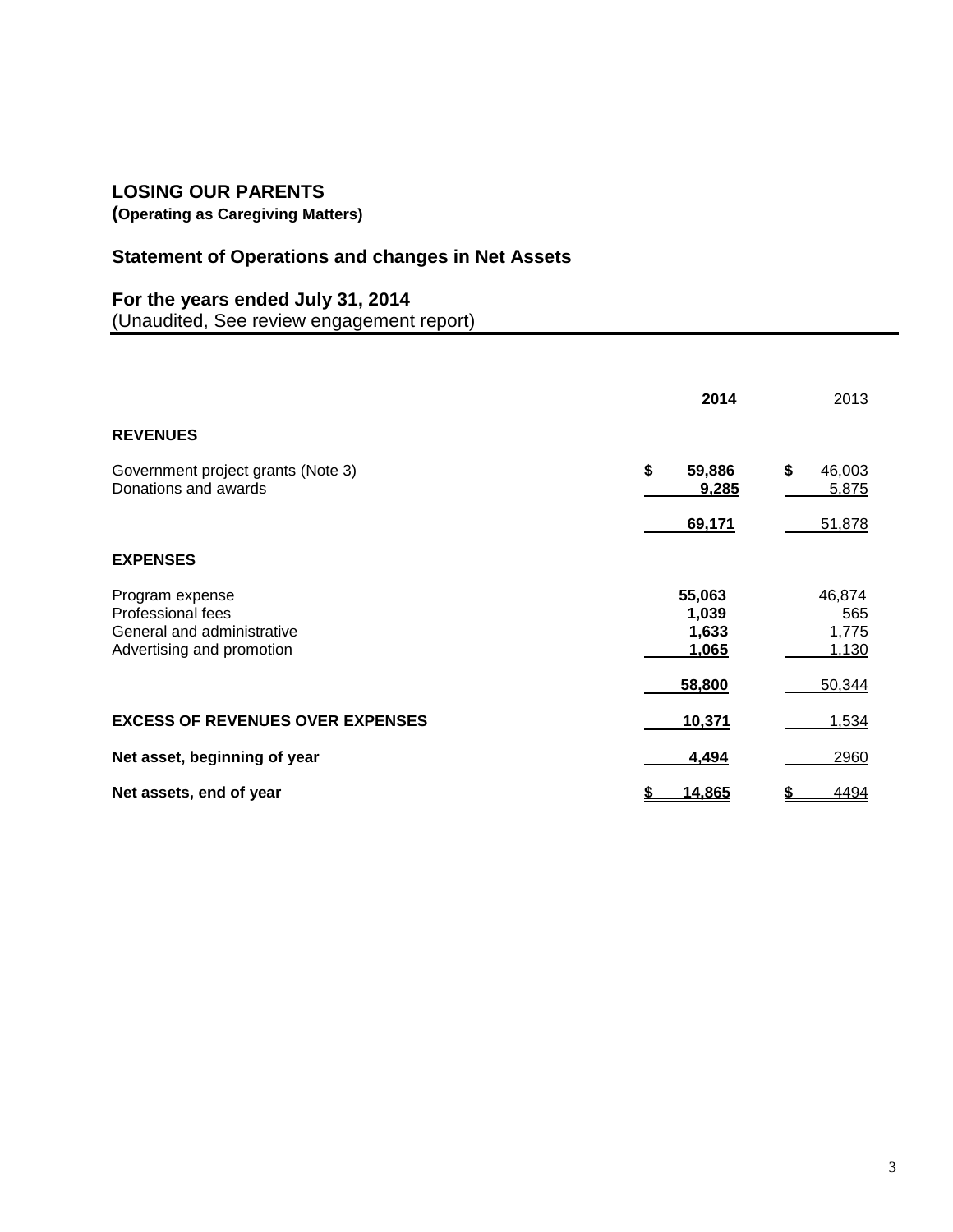**(Operating as Caregiving Matters)**

# **Statement of Cash Flows**

## **For the year ended July 31, 2014**

(Unaudited, See review engagement report)

|                                                                                                                                                                                       | 2014                                                    | 2013                                 |
|---------------------------------------------------------------------------------------------------------------------------------------------------------------------------------------|---------------------------------------------------------|--------------------------------------|
| Cash generated (used in):                                                                                                                                                             |                                                         |                                      |
| <b>Operating activities</b>                                                                                                                                                           |                                                         |                                      |
| Excess of revenues over expenses                                                                                                                                                      | \$<br>10,371                                            | \$<br>1,534                          |
| Impact on cash of changes in non-cash operating working capital items:<br><b>HST</b> receivable<br>Grants receivable<br>Accounts payable and accrued liabilities<br>Deferred revenues | (5, 158)<br>24,996<br>565<br>(13, 552)<br><u>17,222</u> | (24, 996)<br>565<br>69,008<br>46,111 |
| <b>Investing activities</b>                                                                                                                                                           |                                                         |                                      |
| Cash disbursed for capital asset purchases                                                                                                                                            | (2, 320)                                                |                                      |
| Increase (decrease) in cash                                                                                                                                                           | 14,902                                                  | 46,111                               |
| Cash and cash equivalents, beginning of year                                                                                                                                          | 49,071                                                  | 2,960                                |
| Cash and cash equivalents, end of year                                                                                                                                                | 63,973                                                  | \$<br>49,071                         |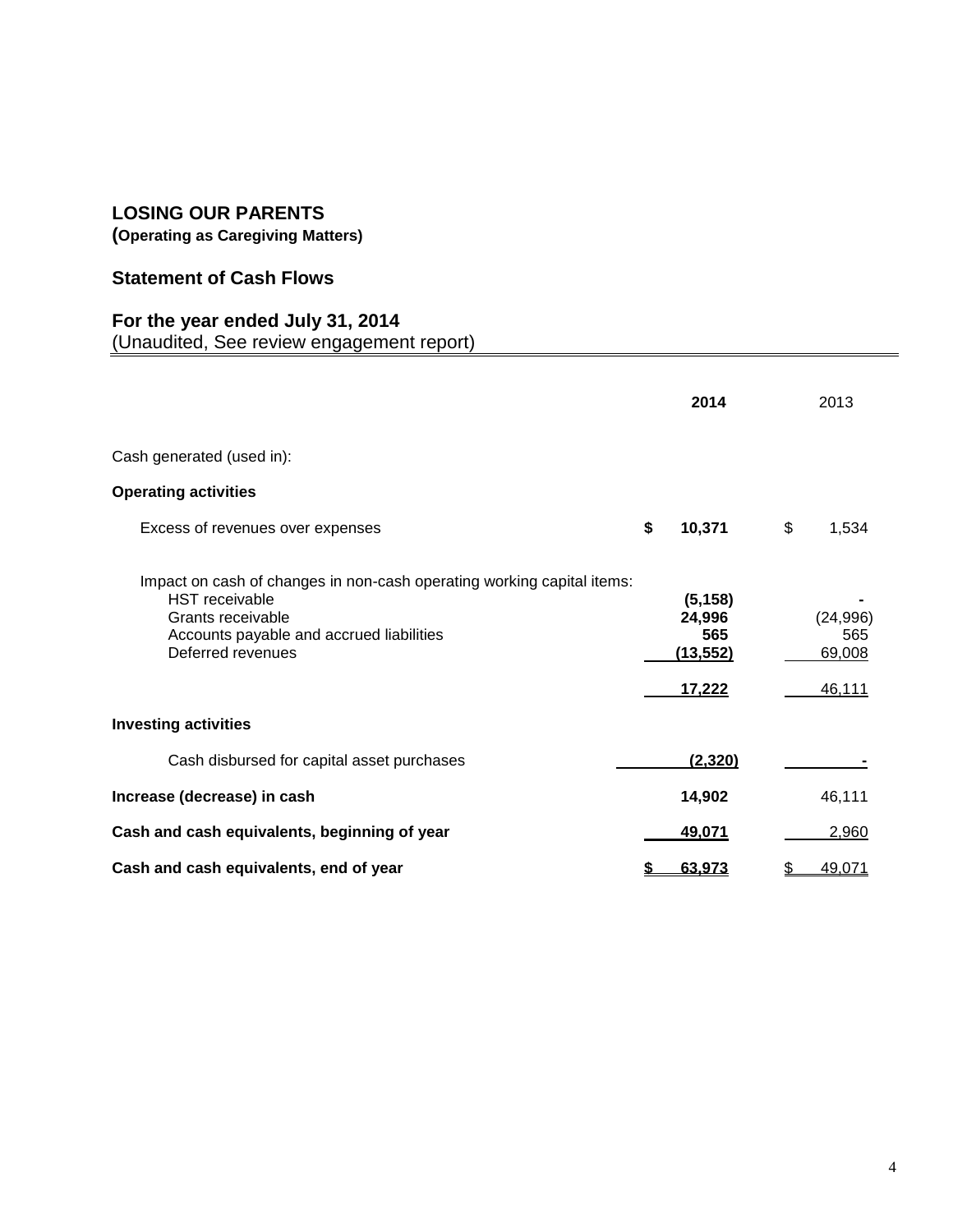**(operating as Caregiving Matters)**

### **Notes to Financial Statements**

#### **July 31, 2014**

#### **1. NATURE AND PURPOSE OF THE ORGANIZATION**

Losing Our Parents is a not-for-profit organization incorporated without share capital under the laws of the Province of Ontario on February 21, 2008. Its incorporated name was changed to Caregiving matters and it carries on operations as Caregiving matters.

The Organization offers education and support to family caregivers and others who are dealing with the poor health or death of a parent or loved one. The organization is an internet-based registered charity with approximately 90% of its work completed online and 10% of its efforts are directed at producing local educational events, including workshop presentations at seniors' homes and centre's, churches corporate "Lunch & Learns" and public conferences.

The Organization is exempt from income tax in Canada as a registered charitable organization.

#### **2. SIGNIFICANT ACCOUNTING POLICIES**

These financial statements are the representation of management and have been prepared in accordance with Canadian accounting standards for not-for-profit organizations in Part III of the CICA Handbook and include the following significant accounting policies.

#### Revenue recognition

The Organization follows the deferral method of accounting for contributions. Unrestricted contributions are recognized as revenues in the year received or receivable if the amount to be received can be reasonably estimated and collection is reasonably assured. Contributions explicitly and implicitly restricted by the donor are deferred when received and recognized as revenues in the year in which the related activity takes place and expenses are incurred.

Contributions received for the purchase of capital assets are initially deferred and then amortized as revenues on the same basis as the related capital assets are amortized.

#### Financial instruments

The organization initially measures its financial assets and financial liabilities at fair value. It subsequently measures all its financial assets and financial liabilities at amortized cost.

The financial assets subsequently measured at amortized cost include cash and cash equivalents and grants receivable. The financial liabilities subsequently measured at amortized cost include accounts payable and accrued liabilities.

#### Measurement uncertainty

The preparation of financial statements in conformity with Canadian accounting standards for not-for-profit organizations requires management to make estimates and assumptions that affect the reported amounts of assets and liabilities at the date of the financial statements and the reported amounts of revenues and expenses during the period. Actual results could differ from those estimates.